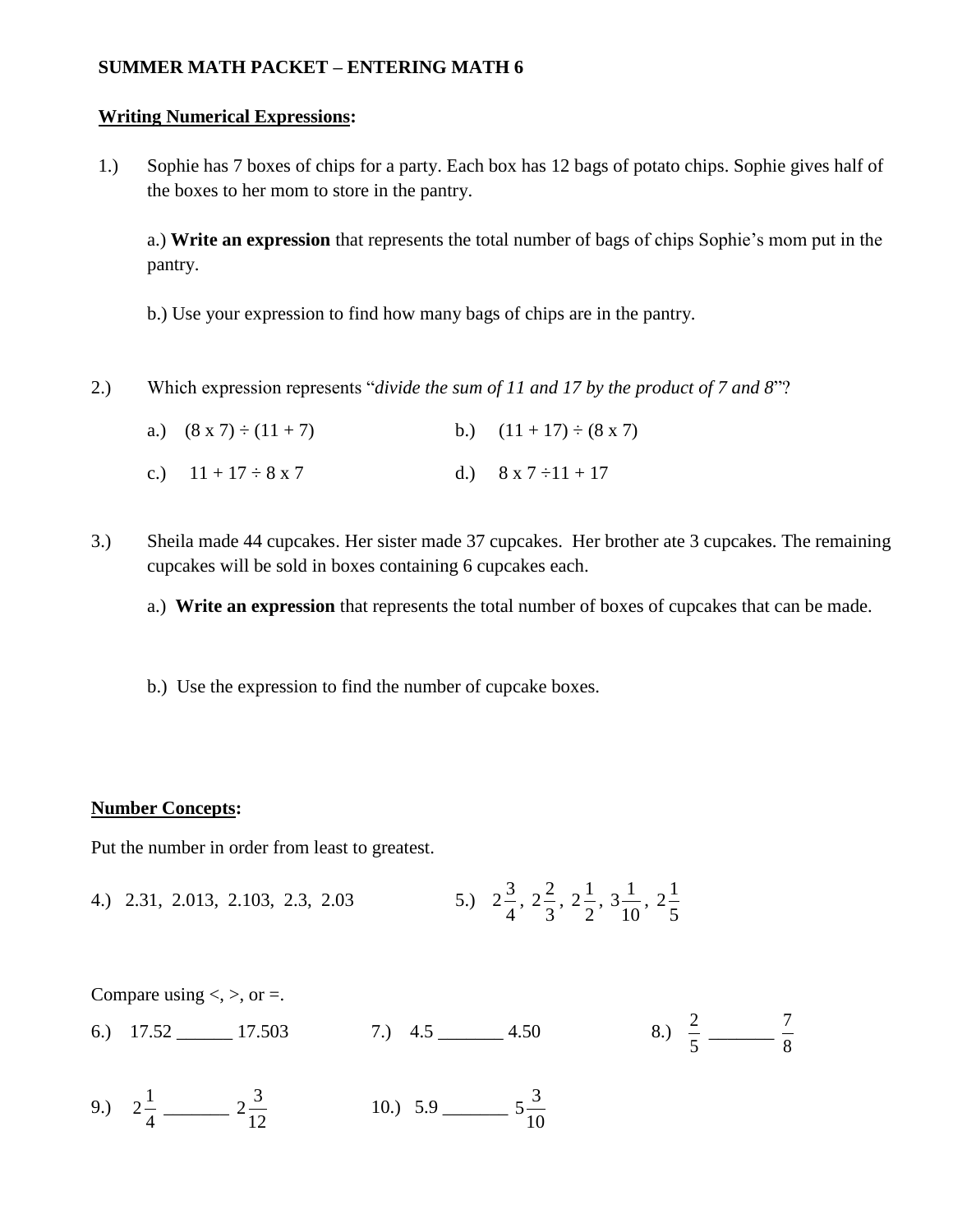#### **Powers of Ten: Solve using mental math.**

- 11.)  $27 \times 100$  12.)  $4,800 \div 10$  13.)  $5.4 \times 1,000$
- 14.)  $29.12 \div 100$  15.) 8.437 x 10
- 16.) Explain how you can use mental math to multiply and divide decimals and whole numbers by powers of ten (10, 100, 1000, etc.)

### **Rounding: Round the number to the given place value.**

- 17.) 4,186.7289; tens place 18.) 5,273.2856; hundredths place
- 19.) 432,987,504.28; hundred thousands place

#### **Whole Number and Decimal Operations:**

| 20.) $328.65 + 76.213$ |  | 21.) $27.8 + 542$ | 22.) $1,523.7-834.3$ |
|------------------------|--|-------------------|----------------------|
| 23.) $395 - 28.6$      |  | 24.) 423 x 256    | 25.) 8012 x 43       |

26.)  $5,135 \div 65$  27.)  $0.45 \div 4.5$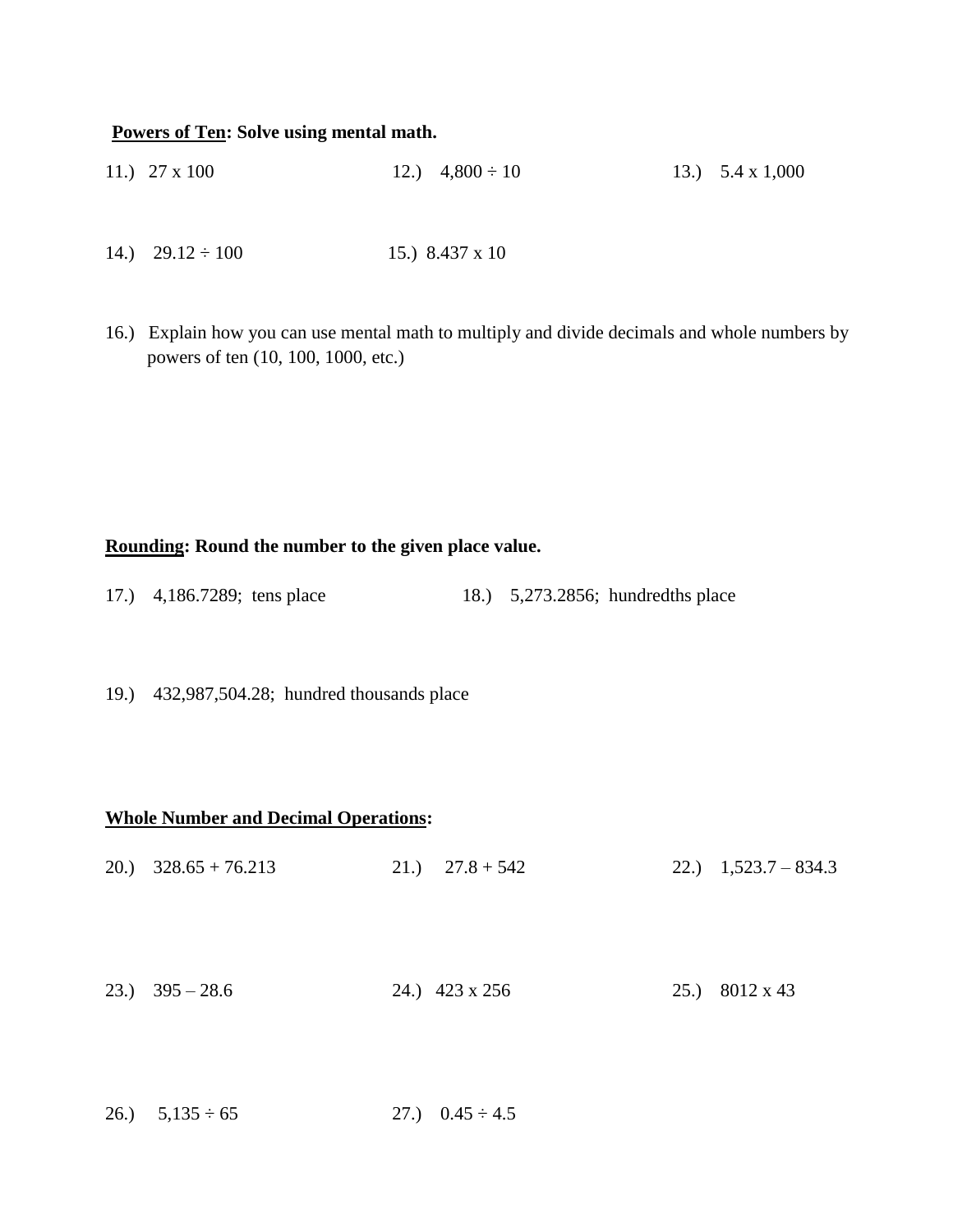# **Fraction Concepts:**

28.) Tom makes a cake for a class party. The recipe calls for 8  $\frac{5}{6}$  cup of orange juice and 12  $\frac{5}{2}$  cup of water. Can Tom use a one-cup container to hold both the orange juice and water at the same time? **Explain your thinking.**

29.) For each description in the table below, write whether the quantity is less than 1 or more than 1.

| Description                   | Quantity                         | More or less than 1? |
|-------------------------------|----------------------------------|----------------------|
| 4 pizzas shared equally       | Number of pizzas per person      |                      |
| among 7 people                |                                  |                      |
| 5 packs of crayons shared     | Number of crayon packs per child |                      |
| equally among 3 children      |                                  |                      |
| 30 packages of pencils shared | Number of tables needed          |                      |
| equally between 24 tables     |                                  |                      |
|                               |                                  |                      |

30.) Maria had 12 liters of Kool-aid. She poured all of the Kool-aid into 8 pitchers so that there was an equal amount in each pitcher. How many liters of Kool-aid did Maria pour into each pitcher?

31.) When 4  $\frac{1}{x}$  is multiplied by a number less than 1, which of the following is always true?

- a.) The product is greater than 1. b.) The product is equal to 1.
- c.) The product is less than 4 1 . d.) The product is greater than 4  $\frac{1}{1}$ .

32.) In the expression  $\frac{3}{x} \times n$ 4  $\frac{3}{2} \times n$ , *n* represents a whole number. Select the statement below that describes the product.

- a.) The product is less than n. b.) The product is greater than n.
- c.) The product is equal to n.
- Explain your choice.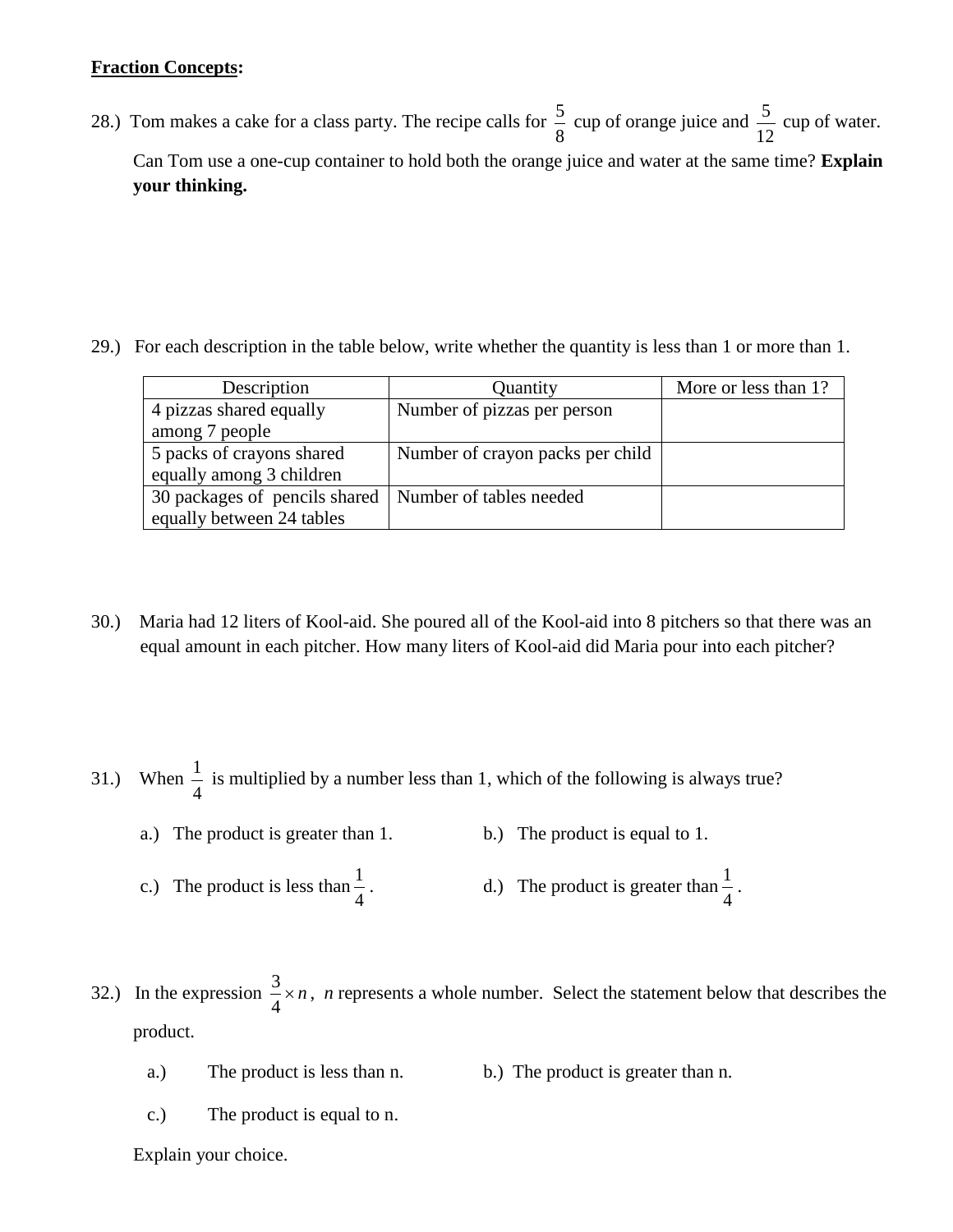- 33.) Jessica has  $\frac{1}{2}$  of a bag of dog food to divide evenly between her 2 dogs. What fraction of the whole bag does Jessica give each of her dogs? (You can draw a picture to help you solve the problem.)
- 34.) A hiker carried 1 gallon of water on a hike. She drank  $\frac{1}{2}$  of the water when she stopped to rest and gave an equal amount of the remaining water to each of 3 friends. What fraction of the 1 gallon of water did **each** friend receive? (You can draw a picture to help you solve the problem.)

# **Fraction Operations:**

35.) 
$$
\frac{5}{6} - \frac{3}{4}
$$
 36.)  $\frac{2}{3} + \frac{1}{5}$  37.)  $5\frac{5}{8} - 2\frac{1}{4}$ 

38.) 
$$
10\frac{3}{4} + 8\frac{2}{5}
$$
 39.)  $8-3\frac{1}{3}$  40.)  $\frac{1}{2} + \frac{2}{3} + \frac{3}{4}$ 

**Order of Operations: Solve the problems. Remember to use order of operations.**

41.)  $15 \times (13 + 24)$  42.)  $12 + 8 \times 12 - 9 \div 3$  43.)  $3,500 \div (34 + 8 \times 2) - 4$ 

44.) 
$$
6 x (400 + 100) - 250 \div 5
$$
 45.)  $\frac{3}{4} - \frac{1}{2} + \frac{2}{3}$